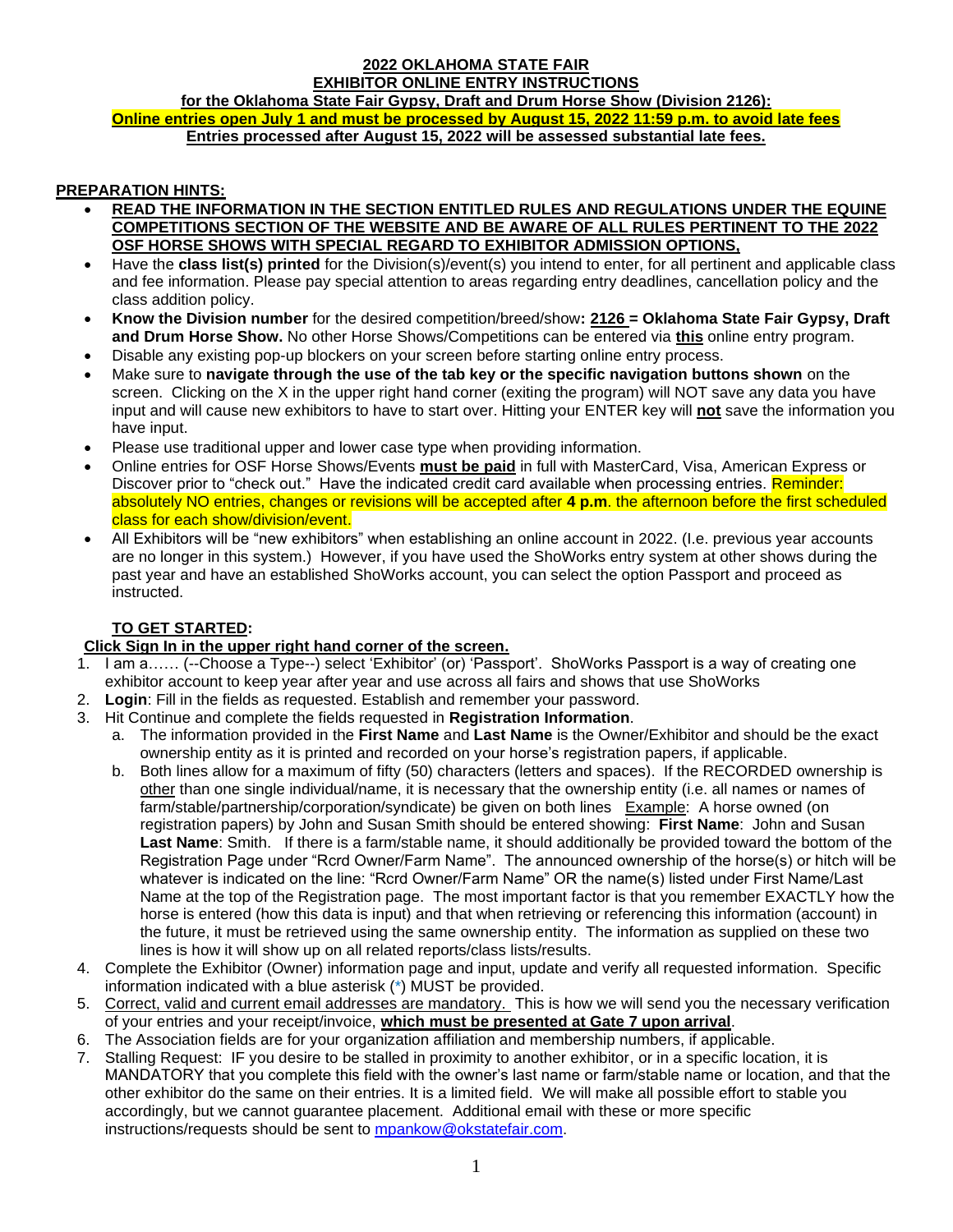- 8. When the Registration Information (Exhibitor/Owner) fields are completed in entirety, hit Continue and proceed. The next page will be "Registration Information Updated:" Confirm Registration Information (for the owner/exhibitor) and hit 'Continue' again to **CREATE ENTRIES**:
- 9. To **CREATE ENTRIES/enter classes**/competition: You should be on the segment: **Equine Entries.** 
	- a. Select **Horse** in the Department field.
	- b. Choose and click the desired DIVISION NUMBER **2126 = Gypsy, Draft and Drum Horse Show** (Refer to helpful information in Preparation Hints).A brief summary of "**Special Instructions**" will appear.
	- c. Select the desired class(es) offered within the applicable Division by checking the circle to the left of the desired class for each unique/individual/different horse with the same rider/exhibitor/showman/handler and fill in all applicable fields. Mark all classes for each individual/same horse and the same exhibitor/rider/driver/showman/handler and complete the information pertinent to that individual horse/rider combination as requested. You will be duly entered in every class you check and the entry fee for each class automatically is applied to your exhibitor account. Once you enter classes and check them on this page, you are obligated to enter and pay the entry fee for each class checked. Continue to fill in all information as requested or applicable for each unique horse/hitch/exhibitor/rider and select "Add Entry to Cart" at the bottom.
	- d. For single/unique horse or miniature donkey entries: the **Birth Date** for this horse/donkey (for a single animal class entry) must be provided in a numeric format (mm/dd/yy). Example: (01/01/10).

# e. **Animal Name**:

When entering a single/unique/individual horse in a class, provide the exact and entire registered name, according to the registration papers. *REMINDER:* It is necessary that a single horse's name be typed EXACTLY the same and with no punctuation each time you enter a class. Inadvertently putting an extra space in a horse's name or misspelling the horse's name or putting in an abbreviated form of the registered name, in multiple classes will cause the computer system to recognize this as a different/unique horse. This may jeopardize your entries, placing and results. The area for Association under the Horse's name is to indicate the initials for the breed/registry/and registration number(s) pertinent to this specific single horse

10. Scroll down and input:

The **Rider Information** field is where you provide the information pertinent to the Handler, Driver or Rider in this class with this horse/these horse(s). **IMPORTANT**: If the Rider (Driver/Handler) is a **Youth** and entering ANY Youth (age restricted) classes, it is **MANDATORY** that the correct **Date of Birth** be provided. This option is available at the bottom of the list of the association abbreviations field. Click on Youth DOB and type in the correct date of birth for this single Rider (Driver/Handler). Also necessary is the RELATIONSHIP information which refers to the relationship of this Rider (Driver/Handler) to the Exhibitor/Owner. If there is NO relationship, please indicate "NONE."

- 11. The **Trainer Information** area is where you provide the requested information for the responsible TRAINER or Authorized Agent of this horse/these entries, if applicable.
- 12. When finished entering all the information for this specific horse/class and making sure it is correct, hit **ADD 1 ENTRY TO CART** at the bottom of that page. (DO NOT USE THE + (or) – TABS. They will duplicate the exact entry you just processed with same class, same driver, etc.)
- 13. If you wish to **add/enter additional classes** in the same Division/Show with a different unique horse and/or same horse and different rider/exhibitor/handler/showman, click 'Add similar Entry' and follow the same instructions as above. Then you select the next class you wish to enter. Make sure to make any changes that may apply, such as "new" horse's registration name and number, date of birth, breed, rider or handler change, etc.
- 14. If you wish to enter classes in a different Division/Show, click 'Add different entry' and follow the same instructions as above.
- 15. When **FINISHED entering** all desired classes/all horses, hit **CONTINUE** which takes you to the **Additional Items** page. The specific individual CLASS entry fees have already been calculated when you selected the classes you want to enter. Now it is necessary that you indicate any necessary additional fees that are applicable to this show/event. **Scroll down to the applicable Division number** and select the additional fees associated with your show. Be aware of options and deadlines for Fair admission and exhibitor ticket bundles and armbands. This information is defined in the class list and show information for the breed show/event you are entering. Admission tickets as noted on this page can only be purchased with entries and are not available at these prices after August 31, 2022.
	- a. Additional admissions may be accommodated by purchasing a Season Pass for \$25.00 each (advance purchase price), which allows one individual admission for all 11 days (the duration of the Fair). Purchase any quantity of desired Season Passes via fee Item # 0003. (OR):
	- b. If you wish to purchase **additional single day admission tickets** with your entries and receive the discount that is available prior to 9-1-2022, please order them via this screen (at the top of the list) under Fee Item numbers 0001 and 0002.
	- c. Additional Parking Permit: \$15.00: restricted to ONE per ownership entity for the period of time surrounding your competition. (e.g. Gypsy, Draft and Drum Horse Show = Week 1